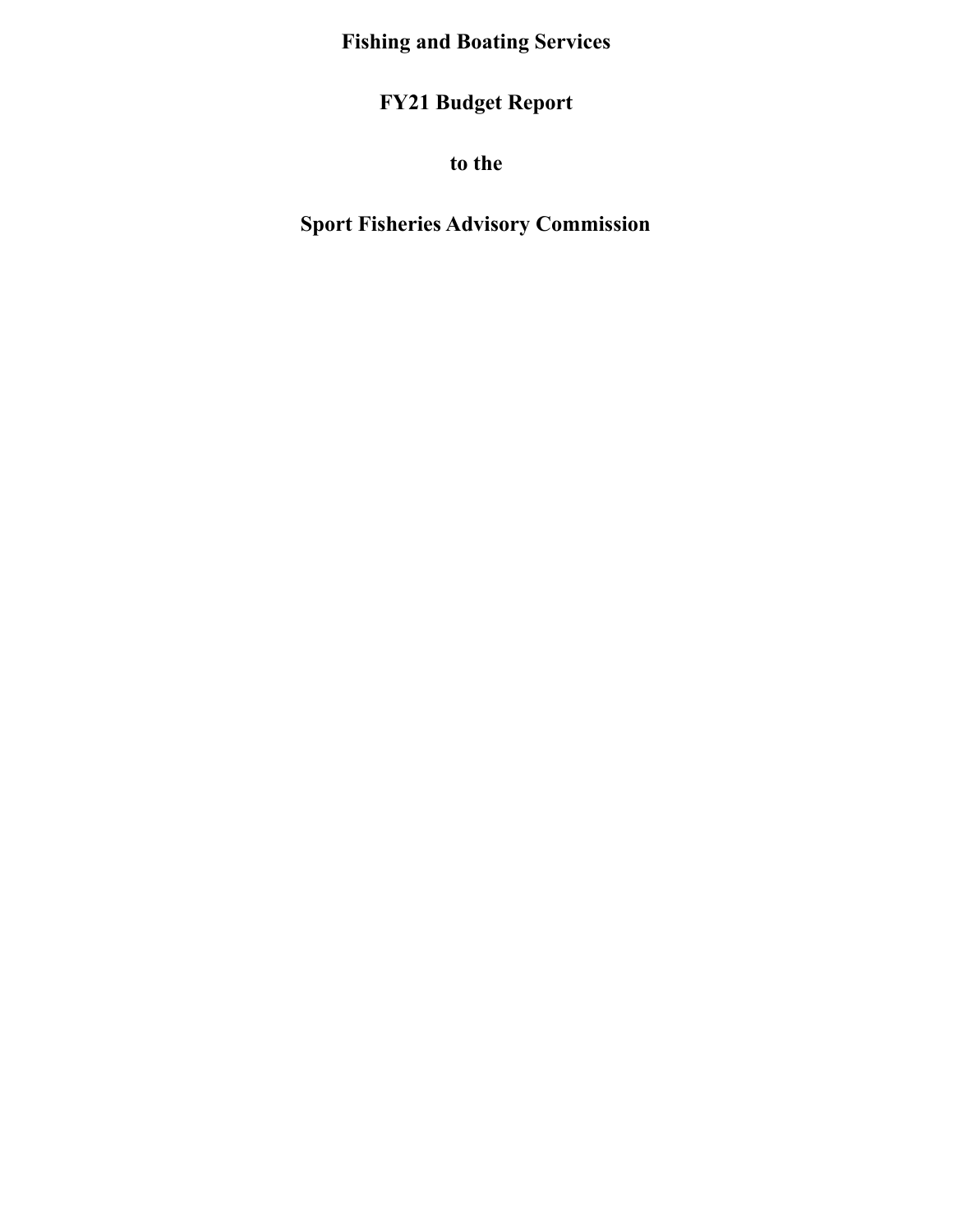### **INTRODUCTION**

In a September 2016 reorganization within the Maryland Department of Natural Resources (DNR), fisheries and boating related activities were merged into a single unit called Fishing and Boating Services (FABS). This report to the Sport Fisheries Advisory Commission (SFAC) focuses on revenues and expenditures associated with the unit's fisheries-related funding sources and activities as described below.

FABS' fisheries-related responsibilities include assessing, protecting, conserving, fairly allocating, and promoting the sustainable utilization of the wild and farm-raised fish resources of Maryland for balanced ecological and economic benefits. This is accomplished through scientific investigation, application of data, and proactive involvement with an informed citizenry. FABS' fisheries-related responsibilities fall into four core functions:

- 1. Protect, conserve, and enhance fisheries resources.
- 2. Provide and enhance fishing opportunities, including access.
- 3. Provide sustainable economic opportunities.
- 4. Promote and protect fisheries resources through public outreach and education.

Revenue from sport anglers provides funding for almost half of all fisheries programs in Maryland. This revenue is derived from the sales of fishing licenses, gasoline sales surcharges and a federal excise tax on sport fishing tackle and related equipment. Other funding sources include general funds from state taxpayers, commercial license sales, reimbursable funds and grants from federal taxpayer dollars.

Natural Resources Article § 4-745 requires DNR to publicly report annually the amount of sport fishing license revenues credited to, and expended from, the Fisheries Research and Development Fund. In the annual preparation of plans to expend sport fishing revenues credited to the Fisheries Research and Development Fund, DNR is also required to solicit advice and opinions from SFAC, representative fishing and boating associations, and other interested parties. The reporting requirement is different for nontidal sport fishing license fees. For sport fishing fees associated with the nontidal fund known as the Fisheries Management and Protection Fund, the department is required to "publicly report annually the amounts collected and the expenditures."

This report meets statutory requirements and shows the importance of angler contributions to state programs and services.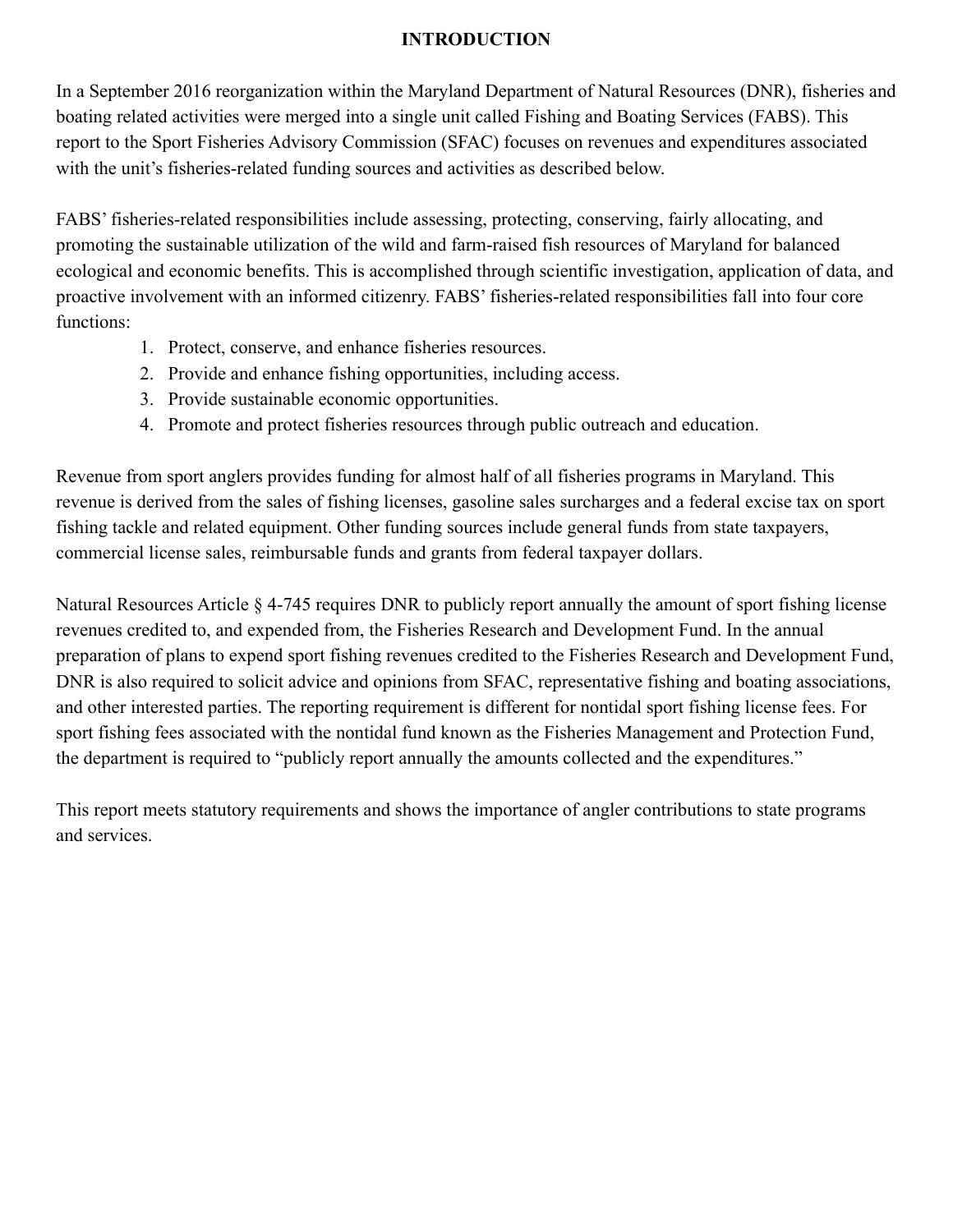#### **BUDGET**

## **Reporting Period and Budget Terminology**

This report provides budget information for revenues and expenditures during FY21 (July 1, 2020 through June 30, 2021), the most recently completed fiscal year. In order to understand the information in this report, here are a few terms you will need to know:

- **SPECIAL FUNDS** Consists of revenues collected by the state, the use of which is statutorily limited to certain purposes. For FABS, special funds are derived from fees collected from recreational fishing license sales, commercial fishing license sales, the oyster bushel tax, aquaculture fees, gasoline sales surcharges, and agreements with non-state organizations. Recreational tidal license sales and fee revenues are deposited into the Fisheries Research and Development Fund. Nontidal license sale revenues are deposited into the Fisheries Management and Protection Fund .
- **FEDERAL FUNDS** Are made available to state and local governments under programs administered by agencies of the U.S.government. Federal grants are classified as block grants or categorical grants. Block grant funds typically have fewer federal restrictions associated with their use than categorical grant funds, which generally are limited to the specific purposes authorized by law or federal agency rules. In most instances, federal funds must be matched by state funds (general or special) in a prescribed ratio. FABS relies on revenue from a federal tax on sport fishing tackle purchases (Wallop-Breaux Amendment), and federal partners grant awards from federal taxes.
- **GENERAL FUNDS** The general fund consists of any revenues collected by the state that are not dedicated by law to a specific purpose. The individual income tax, retail sales tax, and state lottery are the three largest sources of general fund revenue. Other sources include the corporate income tax and other business taxes, alcohol and tobacco taxes, and miscellaneous taxes and fees.
- **REIMBURSABLE FUNDS** Revenue from Maryland state agencies such as the Maryland Department of Transportation.

#### **License Sales, Revenues, and Expenditures**

#### **A. License Sales**

Maryland recreational fishing and crabbing licenses are valid for 365 days from the date of purchase (excluding three and seven day licenses) and therefore, license sales are reported by fiscal year. Sport fishing and crabbing license sales for FY16 through FY21 are provided in Tables 1 and 2, along with Maryland Saltwater registration.

There were 457,328 revenue generating recreational fishing licenses obtained in Maryland during FY21. This represents an increase of 6.14% over FY20 when 430,875 recreational licenses were obtained. A total of 74,379 revenue generating licenses for recreational crabbing activities were obtained in FY21. The FY21 total figures do not include free registrations (these are located at the bottom of Table 1).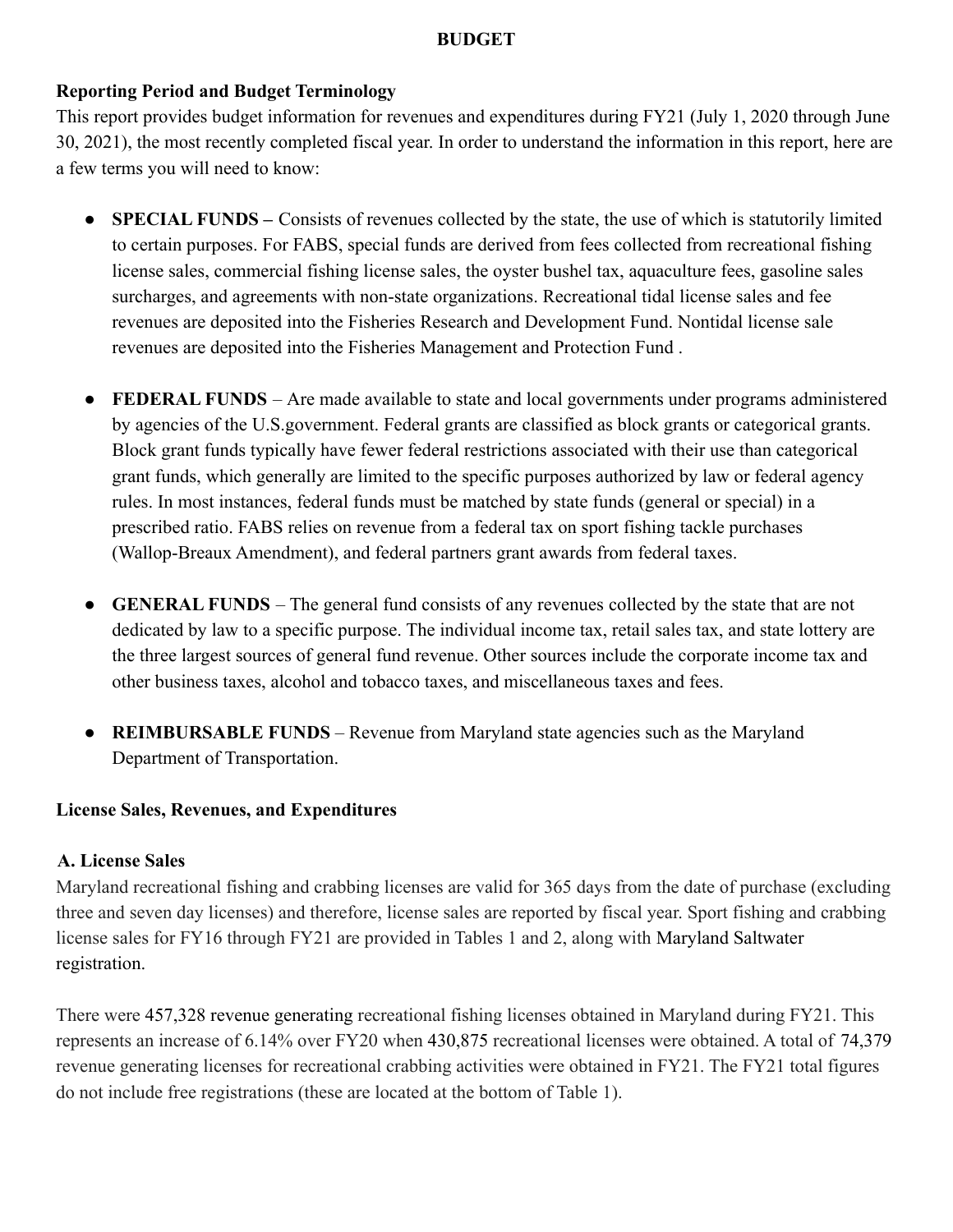| <b>RECREATIONAL</b>                                                     | <b>FISCAL YEAR</b> |         |         |         |         |         |
|-------------------------------------------------------------------------|--------------------|---------|---------|---------|---------|---------|
| <b>FISHING OR CRABBING</b><br>LICENSE/STAMP/REGISTRATION<br><b>TYPE</b> | 2016               | 2017    | 2018    | 2019    | 2020    | 2021    |
| <b>Resident Nontidal</b>                                                | 120,630            | 106,085 | 98,099  | 105,927 | 119,640 | 122,113 |
| Nonresident Nontidal                                                    | 12,101             | 12,451  | 12,434  | 13,379  | 14,371  | 17,397  |
| 3-Day Nontidal                                                          | 8,037              | 7,295   | 6,891   | 7,334   | 7,174   | 9,125   |
| <b>Resident 7-Day Nontidal</b>                                          | 6,903              | 5,273   | 5,025   | 4,793   | 5,167   | 6,164   |
| Nonresident 7-Day Nontidal                                              | 3,035              | 2,539   | 2,885   | 3,071   | 2,978   | 3,697   |
| <b>Resident Trout Stamp</b>                                             | 49,421             | 42,788  | 40,041  | 41,153  | 41,354  | 45,085  |
| Nonresident Trout Stamp                                                 | 7,200              | 6,767   | 6,767   | 7,035   | 6,601   | 8,641   |
| Senior Consolidated License                                             | 29,061             | 26,749  | 28,477  | 30,494  | 30,471  | 34,902  |
| <b>Resident Bay and Coastal Sport</b>                                   | 112,103            | 98,556  | 93,433  | 97,723  | 113,328 | 112,837 |
| Nonresident Bay and Coastal Sport                                       | 18,957             | 21,835  | 21,423  | 21,814  | 23,969  | 26,693  |
| Resident 7-Day Bay and Coastal Sport                                    | 6,960              | 5,282   | 4,865   | 4,424   | 5,063   | 5,262   |
| Nonresident 7-Day Bay and Coastal Sport                                 | 17,064             | 16,121  | 14,894  | 14,407  | 14,104  | 15,370  |
| <b>Resident Bay and Coastal Sport Boat</b>                              | 44,141             | 36,524  | 39,599  | 40,907  | 36,518  | 39,073  |
| Nonresident Bay and Coastal Sport Boat                                  | 11,093             | 9,996   | 10,286  | 10,506  | 10,137  | 10,969  |
| <b>FISHING TOTALS</b>                                                   | 446,706            | 398,261 | 385,119 | 402,967 | 430,875 | 457,328 |
| <b>Resident Recreational Crabbing</b>                                   | 55,159             | 49,526  | 45,412  | 47,284  | 51,806  | 55,186  |
| Nonresident Recreational Crabbing                                       | 6,954              | 7,133   | 5,902   | 6,138   | 6,515   | 8,267   |
| <b>Resident Recreational Crabbing Boat</b>                              | 3,975              | 5,132   | 4,810   | 5,328   | 5,910   | 7,496   |
| Nonresident Recreational Crabbing Boat                                  | 2,718              | 2,877   | 2,715   | 2,779   | 2,764   | 3,430   |
| <b>CRABBING TOTALS</b>                                                  | 68,806             | 64,668  | 58,839  | 61,529  | 66,995  | 74,379  |
| Resident Saltwater Angler Registration                                  | 10,541             | 7,842   | 7,931   | 7,296   | 7,647   | 7,639   |
| Nonresident Saltwater Angler Registration                               | 8,617              | 8,141   | 7,679   | 6,958   | 6,142   | 6,305   |
| Private Property Crab Pot Registration                                  | 2,746              | 2,889   | 2,933   | 3,256   | 3,684   | 4,065   |

**Table 1. Maryland Recreational License Sales By Fiscal Year (July 1 – June 30)**

The following licenses (Table 2) are issued by DNR for recreational fishing businesses and contribute to the recreational license revenue.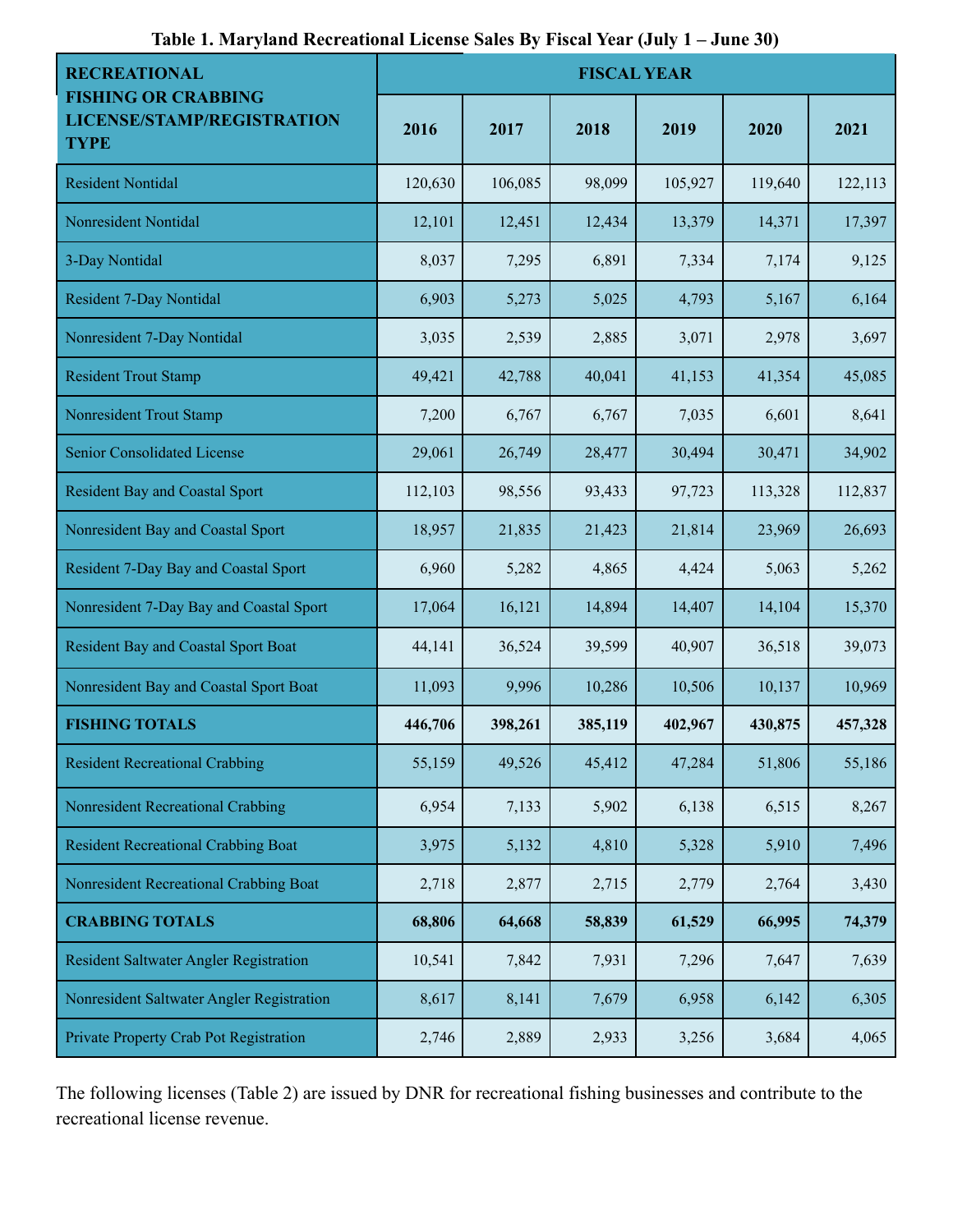| <b>RECREATIONAL</b><br><b>FISHING OR CRABBING</b> | <b>FISCAL YEAR</b> |                |                |                |                |                |
|---------------------------------------------------|--------------------|----------------|----------------|----------------|----------------|----------------|
| <b>BUSINESS LICENSE TYPE</b>                      | 2016               | 2017           | 2018           | 2019           | 2020           | 2021           |
| Resident Bay and Coastal Charter Boat 7 Plus      | 178                | 173            | 182            | 242            | 212            | 173            |
| Nonresident Bay and Coastal Charter Boat 7 Plus   | $\overline{2}$     | $\overline{2}$ | $\overline{2}$ | $\overline{2}$ | $\overline{2}$ | $\overline{2}$ |
| Resident Bay and Coastal Charter Boat Up to 6     | 267                | 290            | 332            | 345            | 333            | 356            |
| Nonresident Bay and Coastal Charter Boat Up to 6  | 10                 | 6              | 13             | 15             | 11             | 12             |
| Resident Fishing Guide with Tidal                 | 10                 | 15             | 13             | 17             | 10             | 14             |
| Nonresident Fishing Guide with Tidal              | 8                  | 8              | 6              | $\overline{4}$ | $\overline{3}$ | 6              |
| <b>Resident Freshwater Fishing Guide</b>          | 31                 | 29             | 36             | 30             | 26             | 28             |
| Nonresident Freshwater Fishing Guide              | 8                  | 25             | 24             | 16             | 13             | 13             |
| <b>Resident Limited Fishing Guide</b>             | 5                  | $\overline{4}$ | 5              | 8              | 10             | 20             |
| Nonresident Limited Fishing Guide                 | $\overline{0}$     | $\mathbf{1}$   | $\mathbf{0}$   | $\overline{4}$ | $\mathbf{1}$   | $\overline{3}$ |
| <b>Commercial Fishing Pier License</b>            | $\overline{4}$     | $\overline{3}$ | $\overline{4}$ | $\overline{2}$ | $\overline{2}$ | 6              |
| <b>Crab Charter</b>                               | 41                 | 62             | 51             | 51             | 47             | 52             |
| <b>TOTAL</b>                                      | 564                | 618            | 668            | 736            | 670            | 685            |

#### **Table 2. Maryland Recreational Fishing Business License Sales By Fiscal Year (July 1 - June 30)**

#### **B. Revenues**

Total FY21 fisheries revenues (all fund sources) were \$34,743,302, and are broken down as follows: 44% Special Fund, 12% Federal Fund, 23% General Fund, and 21% Reimbursable Fund.

FABS began FY21 with a balance of \$5,388,703, and \$2,072,182 in the Fisheries Research and Development and Fisheries Management and Protection funds, respectively. Total FY21 revenue credited to these funds included \$10,301,429 to the Fisheries Research and Development Fund and \$3,889,433 to the Fisheries Management and Protection Fund (Table 3).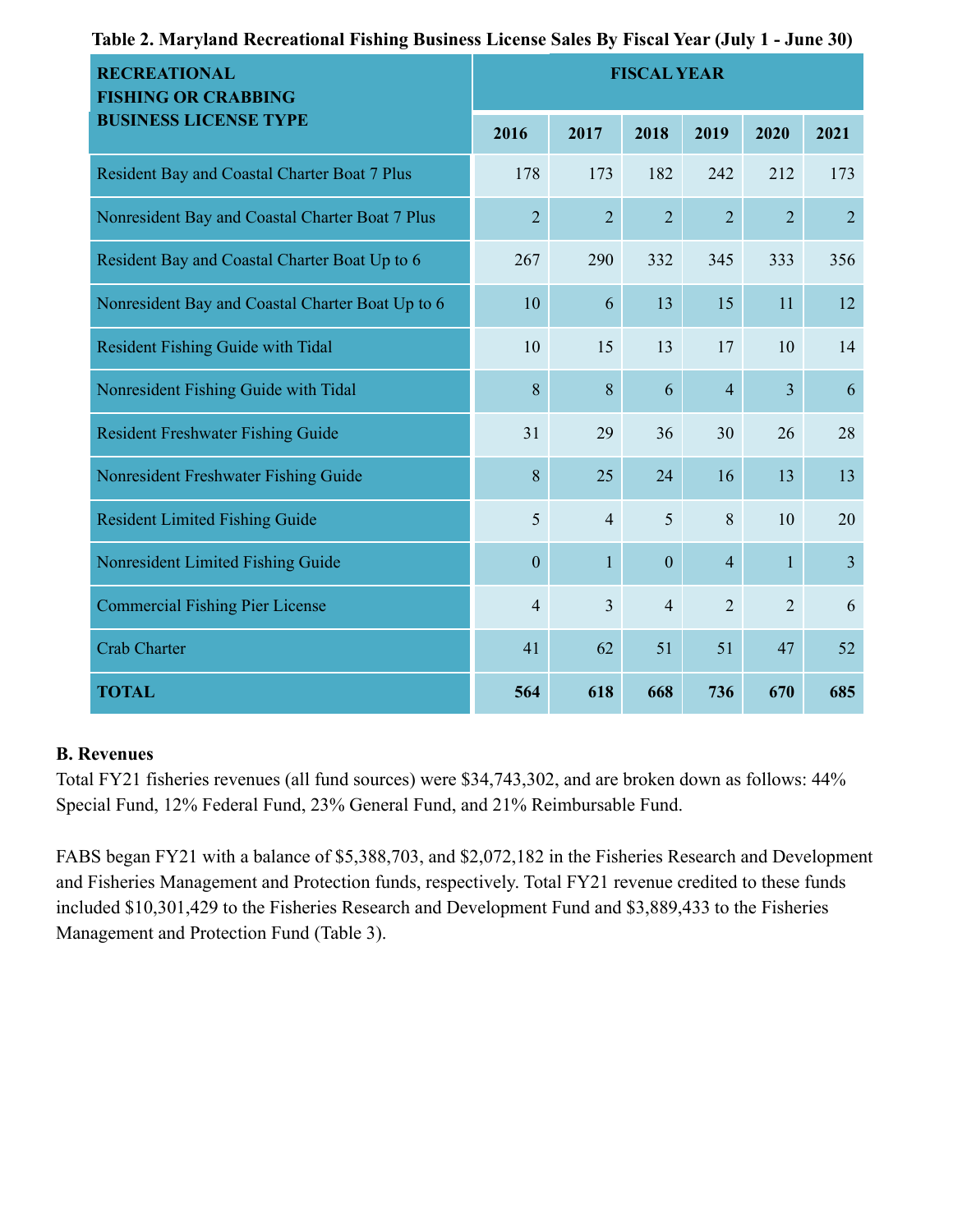|  |  |  | Table 3. FABS – Special Funds – FY21 |  |
|--|--|--|--------------------------------------|--|
|--|--|--|--------------------------------------|--|

|                                                                                  | <b>Fisheries Research</b><br>and Development Fund | <b>Fisheries Management</b><br>and Protection Fund | Total       |
|----------------------------------------------------------------------------------|---------------------------------------------------|----------------------------------------------------|-------------|
| <b>Beginning Balance</b>                                                         | \$5,388,701                                       | 2,072,182                                          | \$7,460,883 |
| <b>Revenues</b>                                                                  | 10,301,429                                        | 3,889,433                                          | 14,190,862  |
| Adjustments                                                                      |                                                   |                                                    |             |
| <b>Total Funds Available</b>                                                     | 15,690,130                                        | 5,961,615                                          | 21,651,745  |
| <b>Summary of Expenditures</b>                                                   |                                                   |                                                    |             |
| <b>Fishing and Boating Services</b>                                              | 5,723,762                                         | 2,737,595                                          | 8,461,357   |
| Non-Fishing and Boating Services:                                                |                                                   |                                                    |             |
| <b>Natural Resources Police</b>                                                  | 4,449,337                                         | $\boldsymbol{0}$                                   | 4,449,337   |
| Licensing                                                                        | 422,000                                           | 338,000                                            | 760,000     |
| <b>Finance and Administrative Service</b>                                        | 458,100                                           | 173,000                                            | 631,100     |
| <b>Information Technology Service</b>                                            | 25,500                                            | 9,600                                              | 35,100      |
| Office of Secretary                                                              | 44,000                                            | 16,600                                             | 60,600      |
| Office of Attorney General                                                       | 23,700                                            | 9,000                                              | 32,700      |
| Human Resource Service                                                           | 55,500                                            | 21,000                                             | 76,500      |
| Office of Communications                                                         | 40,500                                            | 15,300                                             | 55,800      |
| <b>Total Expenditures</b>                                                        | 11,242,399                                        | 3,320,095                                          | 14,562,494  |
| <b>Ending Balance</b><br>(Total Funds Available - Total<br><b>Expenditures</b> ) | 4,447,731                                         | 2,641,520                                          | 7,089,251   |